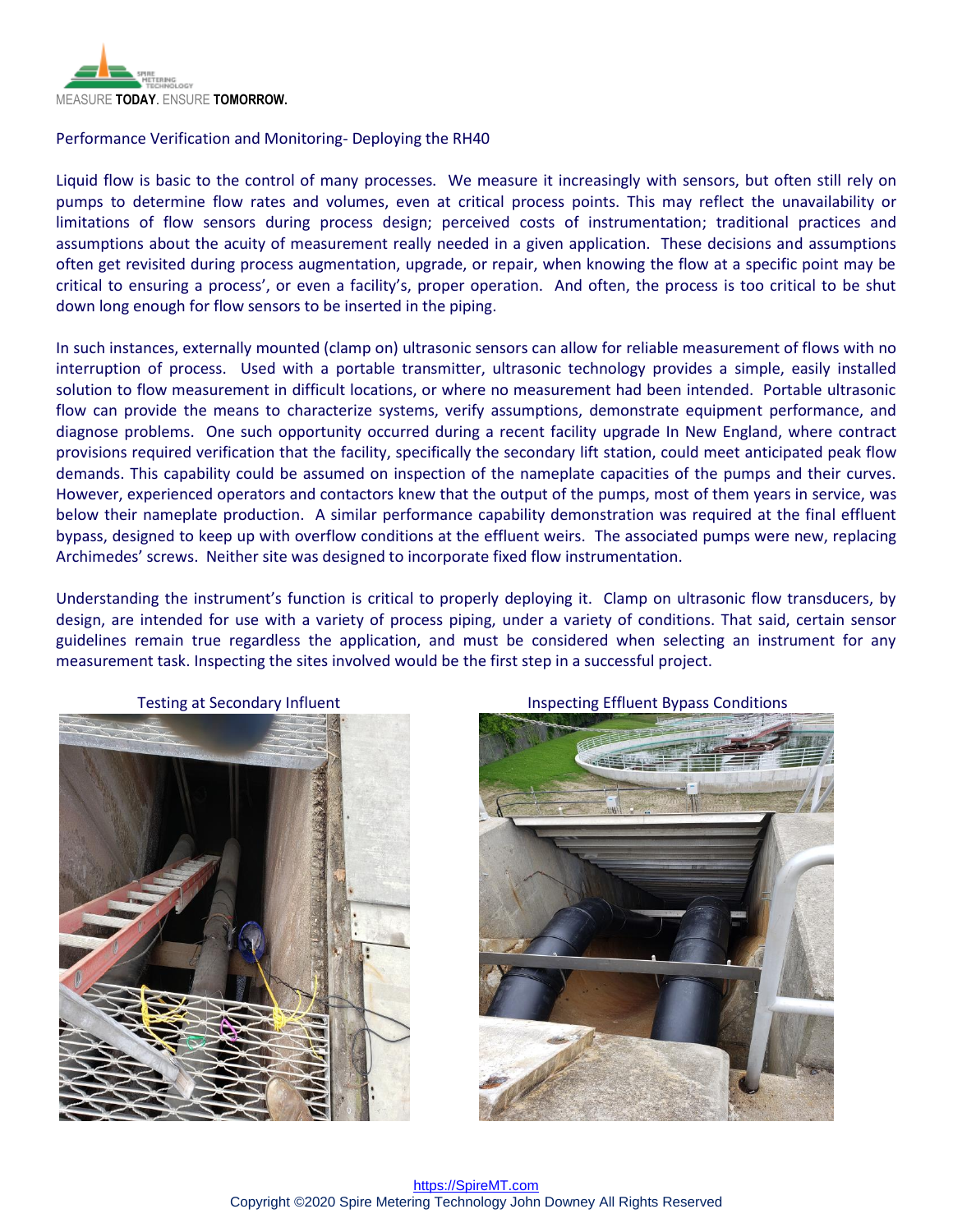

Each location required entry into confined spaces, to measure wastewater in wet wells containing at least four feet of sewage or treated effluent. Observing the physical conditions, and confirming the depths, lengths, access and safety protocols, and the availability of support personnel as needed, were all key to facilitating the measurements. Identifying and securing site resources, such as ladders, harnesses, LEL sensors, and listing incidental instrument accessories, such as extension cords or stainless sensor tethers, ensured full preparedness for the conditions. Lastly, proof of concept at the secondary lift station was offered. Remember, the pumps in this station were all rated to produce one flow rate, but were expected of producing something less. The station had never had flow metering, so no one actually knew. Two pumps were selected, and transducers installed on their effluent pipes. This allowed us to confirm the need for the project; develop a baseline performance expectation for the station; and gain some knowledge of transducer raw signals on HDPE of undetermined age.

The project piping included the HDPE mentioned above, 12" diameter,  $\frac{3}{4}$ " wall thickness; new 12" ductile iron; and new HDPE of 18" diameter, 1 1/2" wall thickness, replacing the screws. Regal RH40 was selected for its ability to work with a number of sensor types: 1MHz, 2MHz, and ½MHz. ½MHz sensors are typically used on very large diameter piping, but in this instance, with 18" HDPE 1 1/2" thick, we wanted the option to use the 1/2MHz transducers if signal quality proved an issue in the effluent bypass. As it turned out, only 1MHz transducers were needed, but RH40 gave us the option to address potential obstacles without selecting alternate instrumentation.

Demonstrating pump performance required not only local observation of flow rate on the portable meter display, but capturing this flow for review by engineers and facility management.





RH40 incorporates data logs, recording up to 16,000 lines of data per log, at a freely programmable interval. A recording interval of one minute over two hours was determined to be sufficient to document each pump's production. This information allowed the identification of which pumps required rebuild.

The effluent bypass station presented a challenging installation condition, with the pipes running above the beds of the original Archimedes screws. Initial assessment of the station layout was invaluable to being fully prepared to enter, install and exit each section easily and quickly. The positioning feature of the RH40, allowing the programming of pipe, fluid and transducer types, provides a recommended optimal sensor orientation, further speeding and simplifying the installation process.